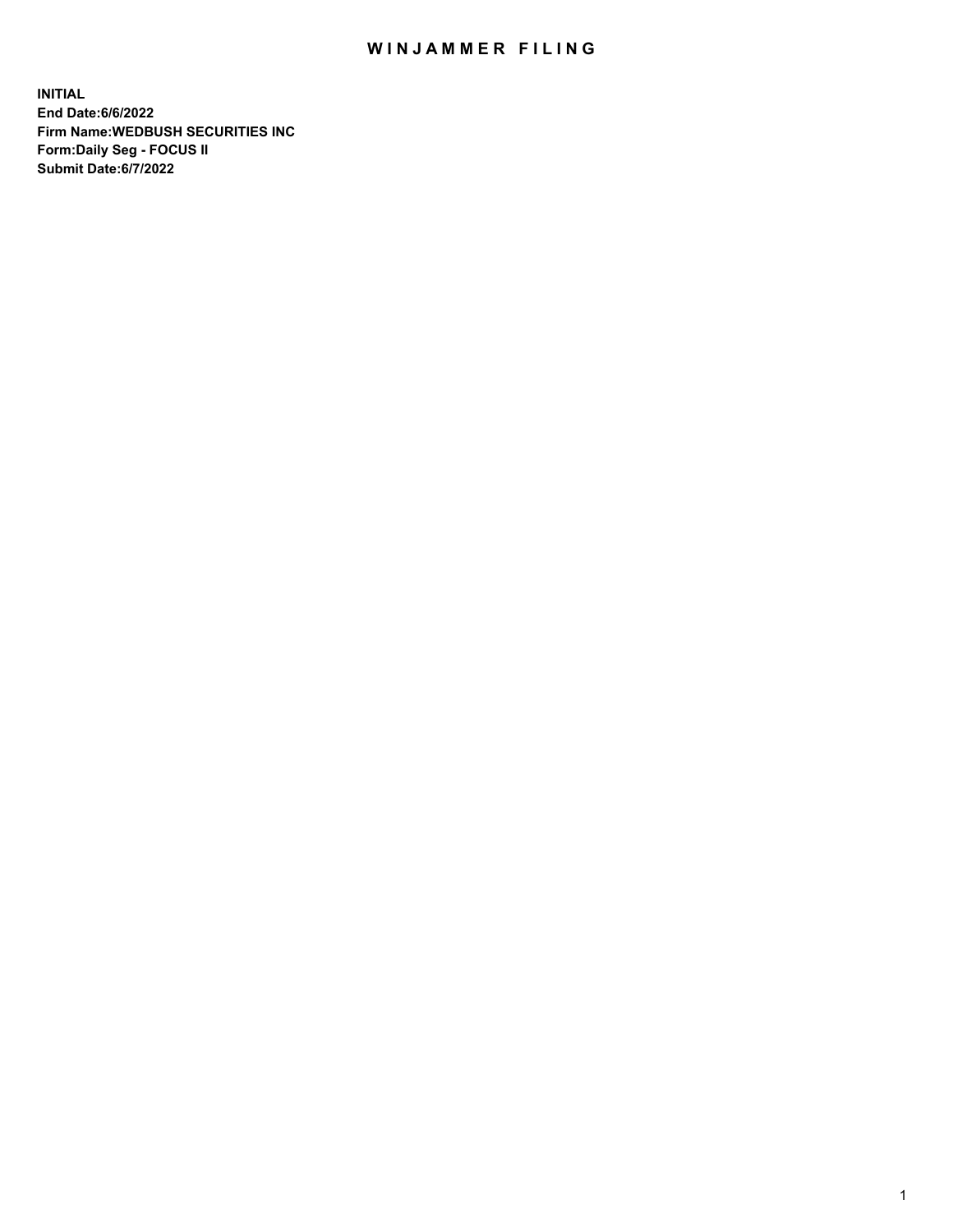**INITIAL End Date:6/6/2022 Firm Name:WEDBUSH SECURITIES INC Form:Daily Seg - FOCUS II Submit Date:6/7/2022 Daily Segregation - Cover Page**

| Name of Company                                                                                                                                                                                                                                                                                                                | <b>WEDBUSH SECURITIES INC</b>                        |
|--------------------------------------------------------------------------------------------------------------------------------------------------------------------------------------------------------------------------------------------------------------------------------------------------------------------------------|------------------------------------------------------|
| <b>Contact Name</b>                                                                                                                                                                                                                                                                                                            | <b>Kevin Wirth</b>                                   |
| <b>Contact Phone Number</b>                                                                                                                                                                                                                                                                                                    | 312-784-0475                                         |
| <b>Contact Email Address</b>                                                                                                                                                                                                                                                                                                   | kevin.wirth@wedbush.com                              |
| FCM's Customer Segregated Funds Residual Interest Target (choose one):<br>a. Minimum dollar amount: ; or<br>b. Minimum percentage of customer segregated funds required:% ; or<br>c. Dollar amount range between: and; or<br>d. Percentage range of customer segregated funds required between:% and%.                         | 19,000,000<br><u>0</u><br><u>00</u><br>00            |
| FCM's Customer Secured Amount Funds Residual Interest Target (choose one):<br>a. Minimum dollar amount: ; or<br>b. Minimum percentage of customer secured funds required:%; or<br>c. Dollar amount range between: and; or<br>d. Percentage range of customer secured funds required between:% and%.                            | 1,000,000<br><u>0</u><br><u>00</u><br>0 <sub>0</sub> |
| FCM's Cleared Swaps Customer Collateral Residual Interest Target (choose one):<br>a. Minimum dollar amount: ; or<br>b. Minimum percentage of cleared swaps customer collateral required:% ; or<br>c. Dollar amount range between: and; or<br>d. Percentage range of cleared swaps customer collateral required between:% and%. | $\frac{\frac{0}{0}}{\frac{0}{0}}$<br><u>00</u>       |

Attach supporting documents CH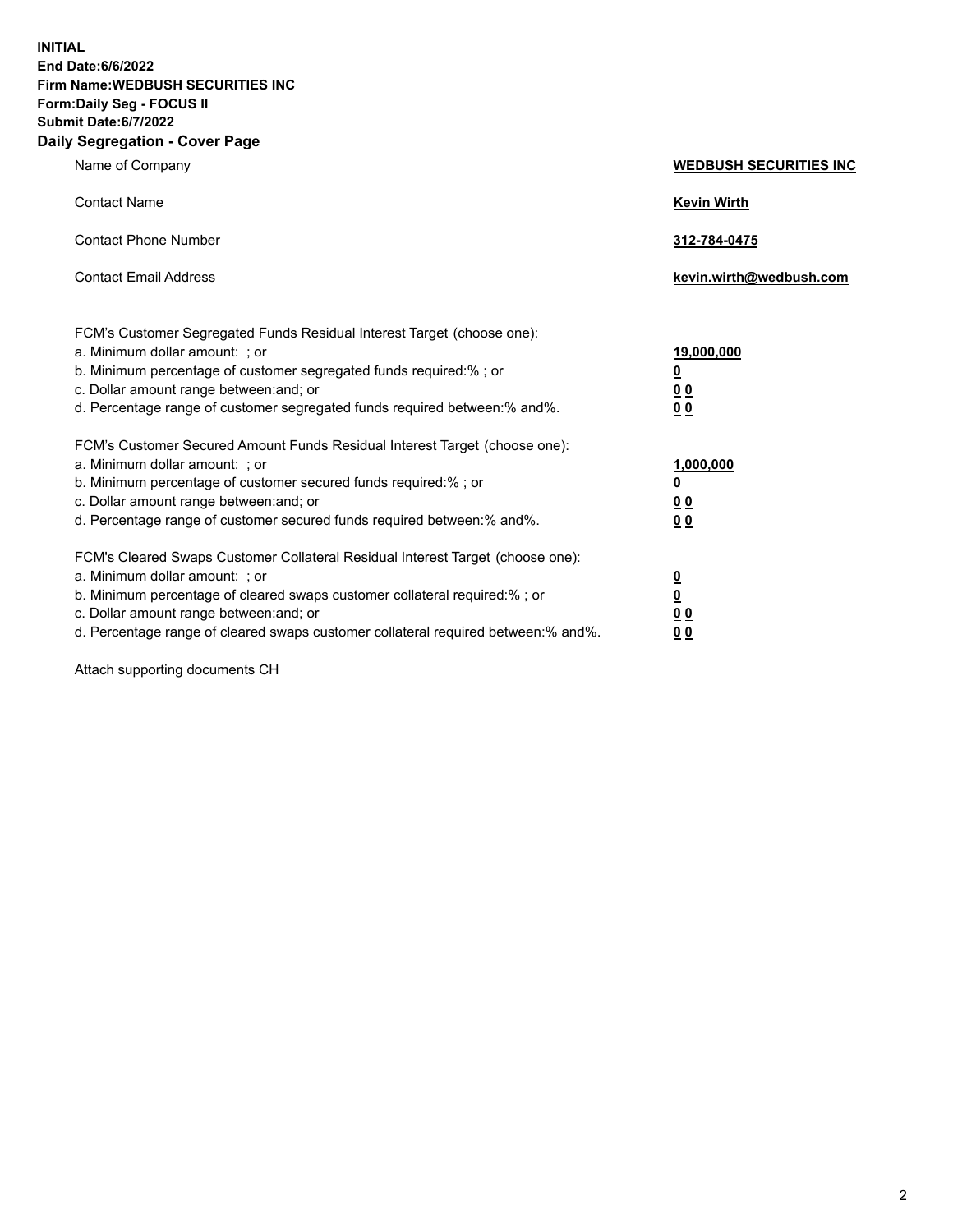**INITIAL End Date:6/6/2022 Firm Name:WEDBUSH SECURITIES INC Form:Daily Seg - FOCUS II Submit Date:6/7/2022 Daily Segregation - Secured Amounts** Foreign Futures and Foreign Options Secured Amounts

Amount required to be set aside pursuant to law, rule or regulation of a foreign

government or a rule of a self-regulatory organization authorized thereunder

## 1. Net ledger balance - Foreign Futures and Foreign Option Trading - All Customers A. Cash **40,314,671** [7315]

- B. Securities (at market) **0** [7317]
- 2. Net unrealized profit (loss) in open futures contracts traded on a foreign board of trade **394,172** [7325]
- 3. Exchange traded options
	- a. Market value of open option contracts purchased on a foreign board of trade **602** [7335]
	- b. Market value of open contracts granted (sold) on a foreign board of trade **-9,729** [7337]
- 4. Net equity (deficit) (add lines 1. 2. and 3.) **40,699,716** [7345]
- 5. Account liquidating to a deficit and account with a debit balances gross amount **6,074** [7351] Less: amount offset by customer owned securities **0** [7352] **6,074** [7354]
- 6. Amount required to be set aside as the secured amount Net Liquidating Equity Method (add lines 4 and 5)
- 7. Greater of amount required to be set aside pursuant to foreign jurisdiction (above) or line 6.

## FUNDS DEPOSITED IN SEPARATE REGULATION 30.7 ACCOUNTS

- 1. Cash in banks
	- A. Banks located in the United States **15,565,100** [7500]
	- B. Other banks qualified under Regulation 30.7 **4,881,772** [7520] **20,446,872** [7530]
- 2. Securities
	- A. In safekeeping with banks located in the United States **0** [7540]
	- B. In safekeeping with other banks qualified under Regulation 30.7 **0** [7560] **0** [7570]
- 3. Equities with registered futures commission merchants
	-
	- B. Securities **0** [7590]
	- C. Unrealized gain (loss) on open futures contracts **0** [7600]
	- D. Value of long option contracts **0** [7610]
	- E. Value of short option contracts **0** [7615] **17,646,009** [7620]
- 4. Amounts held by clearing organizations of foreign boards of trade
	-
	- B. Securities **0** [7650]
	- C. Amount due to (from) clearing organization daily variation **0** [7660]
	- D. Value of long option contracts **0** [7670]
	- E. Value of short option contracts **0** [7675] **7,015,751** [7680]
- 5. Amounts held by members of foreign boards of trade
	-
	- B. Securities **0** [7710]
	- C. Unrealized gain (loss) on open futures contracts **0** [7720]
	- D. Value of long option contracts **602** [7730]
	- E. Value of short option contracts **-9,729** [7735] **299,506** [7740]
- 6. Amounts with other depositories designated by a foreign board of trade **0** [7760]
- 7. Segregated funds on hand **0** [7765]
- 8. Total funds in separate section 30.7 accounts **45,408,138** [7770]
- 9. Excess (deficiency) Set Aside for Secured Amount (subtract line 7 Secured Statement Page 1 from Line 8)
- 10. Management Target Amount for Excess funds in separate section 30.7 accounts **1,000,000** [7780]
- 11. Excess (deficiency) funds in separate 30.7 accounts over (under) Management Target **3,702,348** [7785]

**40,705,790** [7355]

**40,705,790** [7360]

**0** [7305]

- A. Cash **17,646,009** [7580] A. Cash **7,015,751** [7640]
	-
- A. Cash **308,633** [7700] **4,702,348** [7380]
	-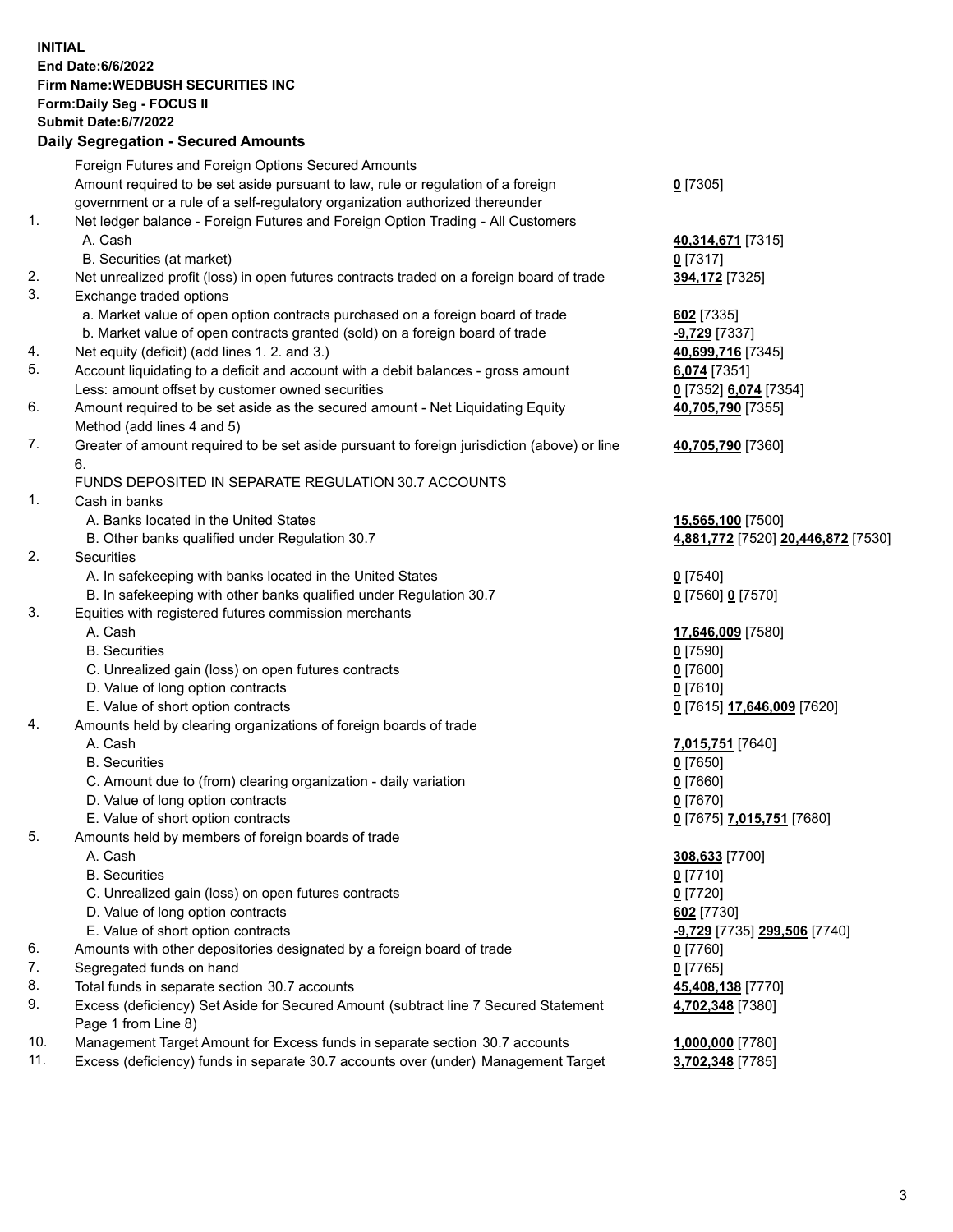|     | <b>INITIAL</b>                                                                                 |                                  |
|-----|------------------------------------------------------------------------------------------------|----------------------------------|
|     | <b>End Date:6/6/2022</b>                                                                       |                                  |
|     | Firm Name: WEDBUSH SECURITIES INC                                                              |                                  |
|     | Form: Daily Seg - FOCUS II                                                                     |                                  |
|     | <b>Submit Date:6/7/2022</b>                                                                    |                                  |
|     | Daily Segregation - Segregation Statement                                                      |                                  |
|     | SEGREGATION REQUIREMENTS(Section 4d(2) of the CEAct)                                           |                                  |
| 1.  | Net ledger balance                                                                             |                                  |
|     | A. Cash                                                                                        | 2,191,206,779 [7010]             |
|     | B. Securities (at market)                                                                      | 197,055,815 [7020]               |
| 2.  | Net unrealized profit (loss) in open futures contracts traded on a contract market             | 1,273,253,858 [7030]             |
| 3.  | Exchange traded options                                                                        |                                  |
|     | A. Add market value of open option contracts purchased on a contract market                    | 7,999,210,248 [7032]             |
|     | B. Deduct market value of open option contracts granted (sold) on a contract market            | -5,735,069,456 [7033]            |
| 4.  | Net equity (deficit) (add lines 1, 2 and 3)                                                    | 5,925,657,244 [7040]             |
| 5.  | Accounts liquidating to a deficit and accounts with                                            |                                  |
|     | debit balances - gross amount                                                                  | 2,841,062 [7045]                 |
|     | Less: amount offset by customer securities                                                     | -2,348,758 [7047] 492,304 [7050] |
| 6.  | Amount required to be segregated (add lines 4 and 5)                                           | 5,926,149,548 [7060]             |
|     | FUNDS IN SEGREGATED ACCOUNTS                                                                   |                                  |
| 7.  | Deposited in segregated funds bank accounts                                                    |                                  |
|     | A. Cash                                                                                        | 929,202,914 [7070]               |
|     | B. Securities representing investments of customers' funds (at market)                         | $0$ [7080]                       |
|     | C. Securities held for particular customers or option customers in lieu of cash (at<br>market) | 487,568 [7090]                   |
| 8.  | Margins on deposit with derivatives clearing organizations of contract markets                 |                                  |
|     | A. Cash                                                                                        | 1,558,374,502 [7100]             |
|     | B. Securities representing investments of customers' funds (at market)                         | 798,746,651 [7110]               |
|     | C. Securities held for particular customers or option customers in lieu of cash (at<br>market) | 192,638,192 [7120]               |
| 9.  | Net settlement from (to) derivatives clearing organizations of contract markets                | 225,846,478 [7130]               |
| 10. | Exchange traded options                                                                        |                                  |
|     | A. Value of open long option contracts                                                         | 7,999,210,248 [7132]             |
|     | B. Value of open short option contracts                                                        | -5,735,069,456 [7133]            |
| 11. | Net equities with other FCMs                                                                   |                                  |
|     | A. Net liquidating equity                                                                      | $0$ [7140]                       |
|     | B. Securities representing investments of customers' funds (at market)                         | $0$ [7160]                       |
|     | C. Securities held for particular customers or option customers in lieu of cash (at<br>market) | $0$ [7170]                       |
| 12. | Segregated funds on hand                                                                       | 3,930,055 [7150]                 |
| 13. | Total amount in segregation (add lines 7 through 12)                                           | 5,973,367,152 [7180]             |
| 14. | Excess (deficiency) funds in segregation (subtract line 6 from line 13)                        | 47,217,604 [7190]                |
| 15. | Management Target Amount for Excess funds in segregation                                       | 19,000,000 [7194]                |
| 1 Q | Exece (definiency) funds in corresponding over (under) Menogement Terrat Amount                | <b>00.047.004.174001</b>         |

16. Excess (deficiency) funds in segregation over (under) Management Target Amount Excess

**28,217,604** [7198]